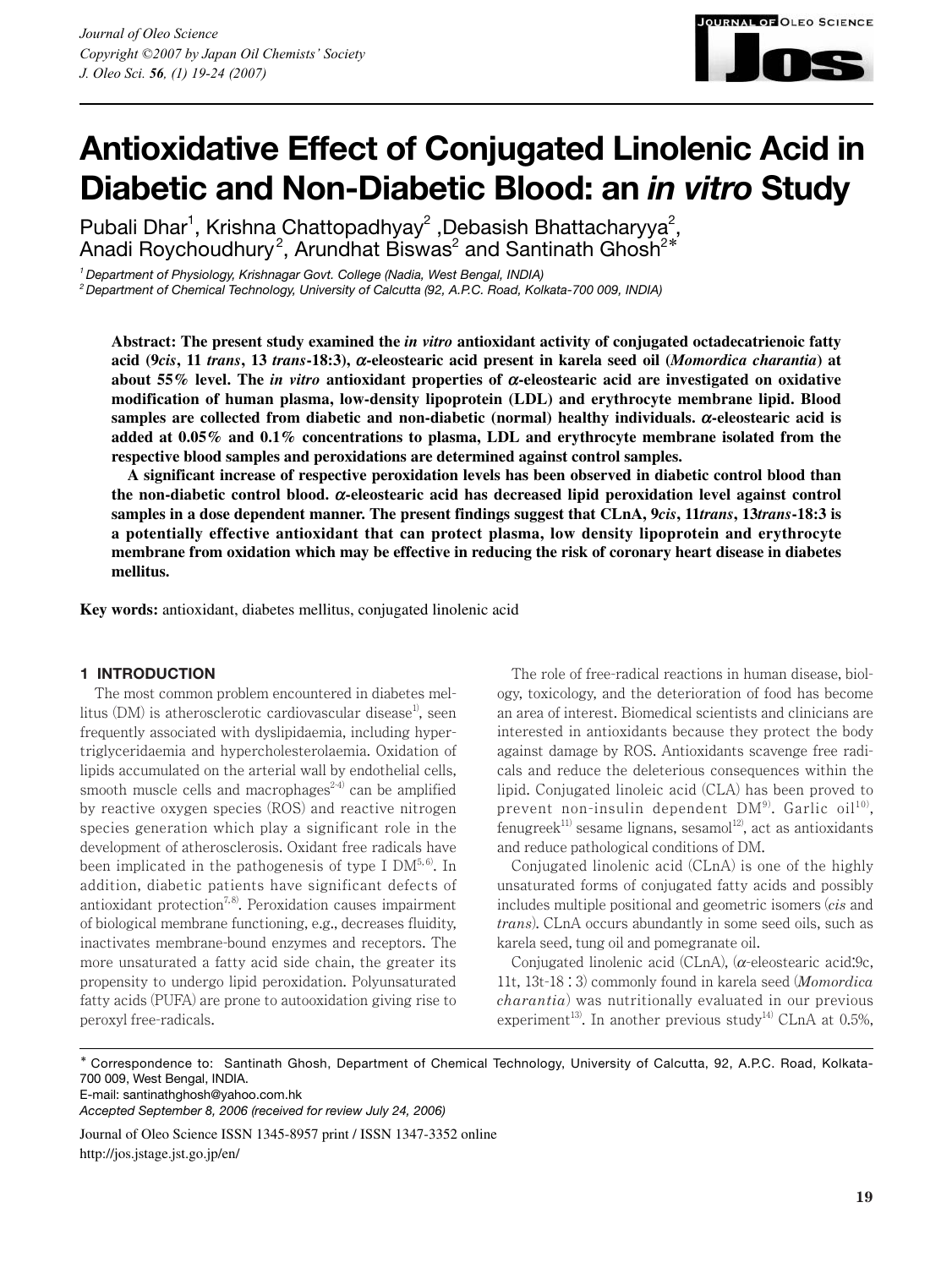2%, and 10% levels were fed to rats with sunflower oil and it has been observed that CLnA at 0.5% level significantly lowers plasma lipid peroxidation, erythrocyte membrane lipid peroxidation, liver tissue lipid peroxidation than the control sunflower oil group. The antioxidant property has decreased with the increase of CLnA level in the diet.

In our next *in vivo* study, CLnA has been found to function highly active antioxidant that reduced the production of malonedialdehyde (MDA) in plasma, LDL-cholesterol and erythrocyte membrane in alloxan induced DM in  $rats<sup>15)</sup>$ .

In this study, we investigated the *in vitro* antioxidative effect of CLnA present in karela seed oil by determining the thiobarbituric acid reactive substance (TBARS) in plasma, LDL-cholesterol and erythrocyte membrane ghost lipid peroxidation induced by copper of diabetic and nondiabetic human blood collected from male individuals.

## **2 MATERIALS AND METHODS**

### 2.1 Preparation and analysis of CLnA

Oil was extracted from authentic karela (*Momordica charantia*) seed, obtained from the local market at Kolkata, India, in a soxhlet apparatus with food grade n-hexane (40- 60℃ boiling point range). The solvent was removed under the stream of nitrogen. The oil was completely hydrolyzed by *Candida rugosa* (*cylindracea*) lipase (Activity 7000U/g of lipase obtained from Sigma Chemical Co, St Lous, MO.). About 10 g oil was taken in a stoppered conical flask along with 10 g water containing 0.5% powered enzyme. The mixture was stirred for 8 h at 30℃. The hydrolyzed oil was extracted with hexane and solvent was removed under the stream of nitrogen. The hydrolyzed fatty acid of karela seed oil was stored at  $-40^{\circ}$ C and used as a source of CLnA. Fatty acid composition was determined by gas liquid chromatography  $(GLC)$  method as reported earlier<sup>15</sup>.

## 2.2 Collection of blood

Normal (non-diabetic) blood was collected from human volunteers of the age group  $40-50$  years of fasting blood glucose level  $90 \pm 10$  mg/dL. Diabetic blood was collected from patients suffering from diabetes mellitus (oral drug dependent) for at least 5 years with high fasting blood glucose level  $(200 \pm 20 \text{ mg/dL})$  in an uncontrolled manner. Plasma was separated and glucose, total cholesterol and HDL-cholesterol were measured by using enzymatic kit (Ranbaxy Diagnostics Limited, New Delhi, India).

## 2.3 Scanning electron microscope (SCEM) observation of RBC

After plasma separation, red cells (from human volunteers) were washed and suspended in PBS (0.01M, phosphate buffer solution, pH 7.4). 3% (packed cell volume) cell suspension was then fixed by the addition of glutaraldehyde solution (in PBS) to the test tube containing the cells. Fixation was carried out at 4℃ for about 24 h. The final concentration of glutaraldehyde was 3% in the cell suspensions. The cells were subsequently washed with distilled water and dehydrated through graded series of ethanol. A drop of the cell suspension in 100% ethanol was put on a glass slide  $(1 \times 1$  cm), air-dried and coated with 200 Å thick layer of gold. Scanning electron microscopy was done in a Philips Scanning Electron Microscope (PSEM 500) operated at 20 kV.

### 2.4 Plasma peroxidation

Plasma peroxidation was measured by the assay of thiobarbituric acid-reactive substances (TBARS) according to the standard method<sup>16)</sup>. The antioxidants dissolved in dimethyl sulfoxide (DMSO) were added to the plasma samples. In the control sample only DMSO was added. The amount of malone-di-aldehyde (MDA) formed was calculated by taking the extinction coefficient of MDA to be  $1.56 \times$  $10^5M^{-1}cm^{-1}$ .

### 2.5 Lipoprotein oxidation susceptibility (LOS) test

A 500  $\mu$ L plasma sample was treated with 50  $\mu$ L of a solution containing 0.2 mM dextran sulphate (MW 50,000, Genzyme, Cambridge, MA) and  $0.5M$  MgCl<sub>2</sub>.6H<sub>2</sub> O to precipitate the apo B- containing lipoproteins (LDL and VLDL) according to Bachorik and Albers<sup>17</sup>. After centrifugation at  $3000 \times g$  at 20°C for 10 min, the supernatant was removed, and 1 mL of 6% bovine serum albumin and another 50  $\mu$ L of the dextran sulfate magnesium solution was added. The solution was briefly vortexed and recentrifuged as above to wash away any HDL or residual serum proteins (except, of course, albumin). The supernatant was removed and washed precipitate (containing LDL and VLDL) was dissolved in 2.5  $\mu$ L of 4% NaCl. A volume of redissolved precipitate containing 100  $\mu$ g of non-HDL cholesterol was combined with sufficient 4% NaCl to give a total volume of 500  $\mu$ L (app. a 1 : 5 dilution). 50  $\mu$ L of a 0.5 mM CuCl<sub>2</sub>. 2H<sub>2</sub>O solution was added (final copper concentration was  $46 \mu M$ ), and then the samples were incubated at 37℃ in a shaking water bath for 3 h. Next TBARS was measured by adding 2 mL of the TBARS reagent to each tube. The mixture was heated at 100℃ in a water bath for 15 min. After removing and cooling the tubes, 2.5 mL n-butanol was added, the tubes were vortexed and then centrifuged for 15 min at 3000 rpm at room temperature. The pink upper layer was removed and the optical density was determined in a spectrophotometer at 532 nm according to the method described by Phelps and Harris<sup>18)</sup>.

# 2.6 Preparation and oxidative sensitivity of erythrocyte membrane ghost<sup>19)</sup>

After plasma separation, the red blood cells (RBC) were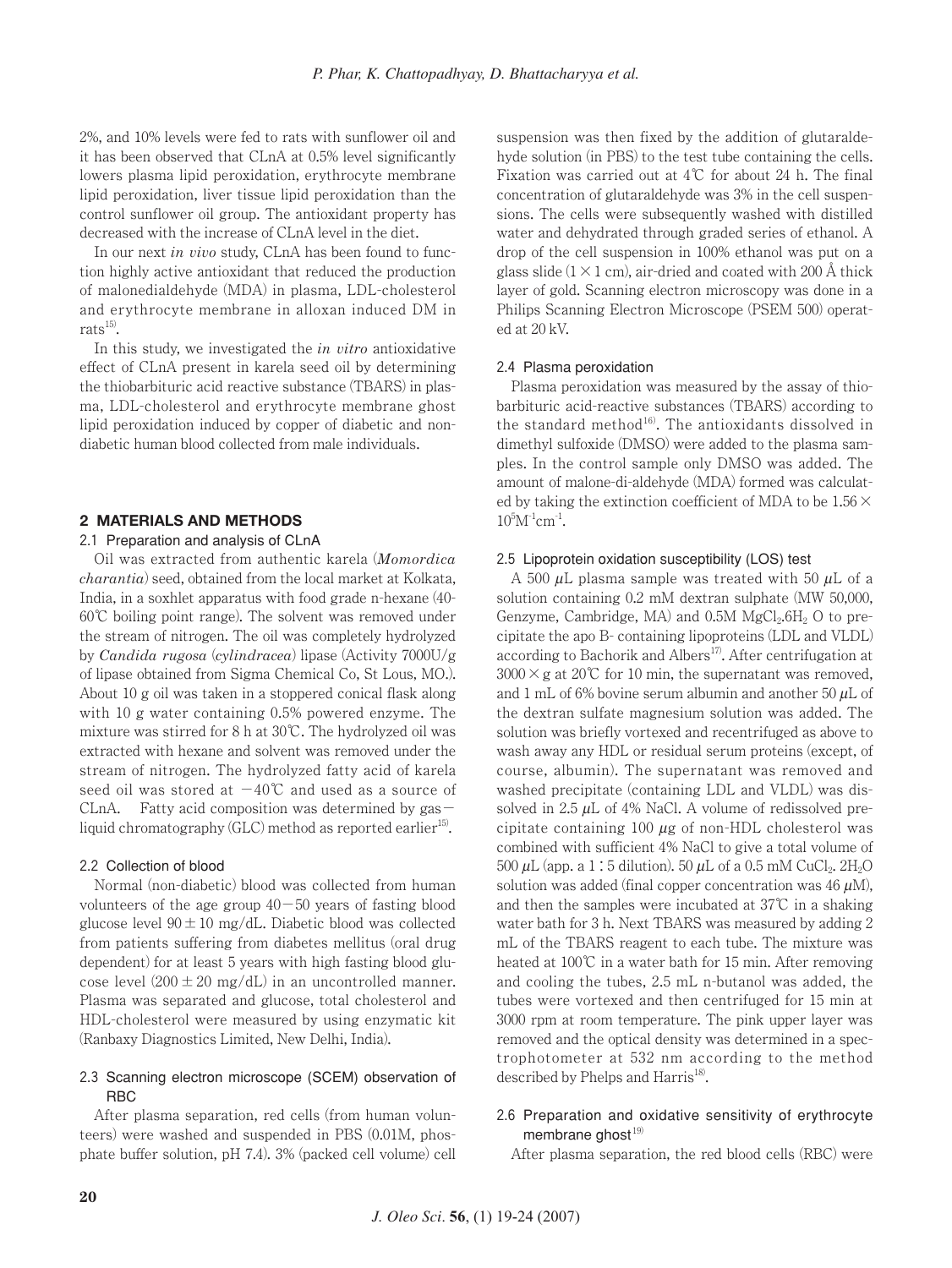washed three times by centrifugation at  $3,000 \times g$  for 10 min with three volume of a cooled isotonic solution containing 0.15M NaCl and 10<sup>-5</sup>M EDTA. RBC was hemolized using hypotonic solution and centrifuged at  $20,000 \times g$  for 40 min in a cold centrifuge at 4℃. The supernatant was removed carefully with a Pasteur pipette. The process was repeated two more times. After the last wash step, the supernatant was removed as much as possible and the loosely packed milky-looking membrane pellet was re-suspended at the bottom of the tube using 0.89% NaCl solution. Concentrated membrane solution was taken in 2 mL screw cap vial and stored at  $-40^{\circ}$ C.

# 2.7 Modified 2-thiobarbituric acid test

A modification of the 2-thiobarbituric acid test $^{20}$  was used to measure the lipid peroxides. A 0.5 mL aliquot of the red blood corpuscle membrane suspension was mixed with 1.0 mL of 10% trichloroacetic acid and 2.0 mL of 0.67% of 2 thiobarbituric acid. The mixture was heated at 95℃ for 15 min, cooled, and centrifuged. The absorbance of the supernatant was measured at 534 nm in a spectrophotometer (Shimadzu, Tokyo, Japan), and the amount of malonedialdehyde (MDA) formed was calculated by taking the extinction coefficient of MDA to be  $1.56 \times 10^5$ M<sup>-1</sup>cm<sup>-1</sup>.

### 2.8 Assay of protein

Erythrocyte membrane protein was estimated by the method of Lowry *et al.*<sup>21)</sup>.

### 2.9 Statistical analysis

The results are given as the mean ( standard error of mean. For statistical analysis of result, student's t test<sup>22)</sup> was performed.

### **3 RESULTS**

Microstructure of RBC of both normal and diabetic blood has been observed and shown in Fig. 1 and Fig. 2 at two different magnifications. Smooth spherical shape of RBC is clearly noted in the non-diabetic human blood (Fig. 1). Crenated sphere shape of diabetic RBC can be easily distinguished from normal shape of non-diabetic RBC. This deformation of cells may be due to glycosylation of haemoglobin. So, ultrastructure (SCEM) of RBC can be used as a tool to observe the diabetic condition.

Fatty acid composition of the hydrolysed karela seed oil is given in Table 1. The fatty acid contains about 57.7% CLnA. The extent of plasma lipid and LDL lipid peroxidations induced by copper was assessed by measuring the formation of TBARS in the blood collected from non-diabetic and diabetic male individuals. Table 2 showed the effect of CLnA at different doses on the oxidative modification of plasma lipid and LDL of non-diabetic and diabetic human blood. Peroxidations were greatly reduced in the CLnA added groups than the control group. 0.1% CLnA exhibited the strongest antioxidative effect, decreasing the TBARS formation in plasma lipid. A significant decline in MDA production had been observed in both non-diabetic as well as diabetic blood for 0.05% and 0.1% CLnA groups. There was no significant change of plasma lipid peroxidation with the increase of CLnA concentration both in non-diabetic and diabetic group. At 0.1% concentration it was most active in both non-diabetic and diabetic groups. Copper induced lipoprotein oxidation susceptibility (LOS) had also been observed and tabulated in Table 2. LOS decreased significantly both in non-diabetic and diabetic blood in presence of CLnA. In case of non-diabetic human blood 0.053 nmole of MDA / mg of non-HDL cholesterol had been observed in 0.05% CLnA treated group from 0.082 nmole of MDA / mg of non-HDL cholesterol in control nondiabetic blood. In diabetic group 0.043 nmole of MDA / mg of non-HDL cholesterol had been observed in 0.05% CLnA group from 0.080 nmole of MDA / mg of non-HDL choles-





**Fig. 1** Smooth Sphere Shape of RBC of Normal Blood (Blood Glucose level of  $90 \pm 10$ mg/dL).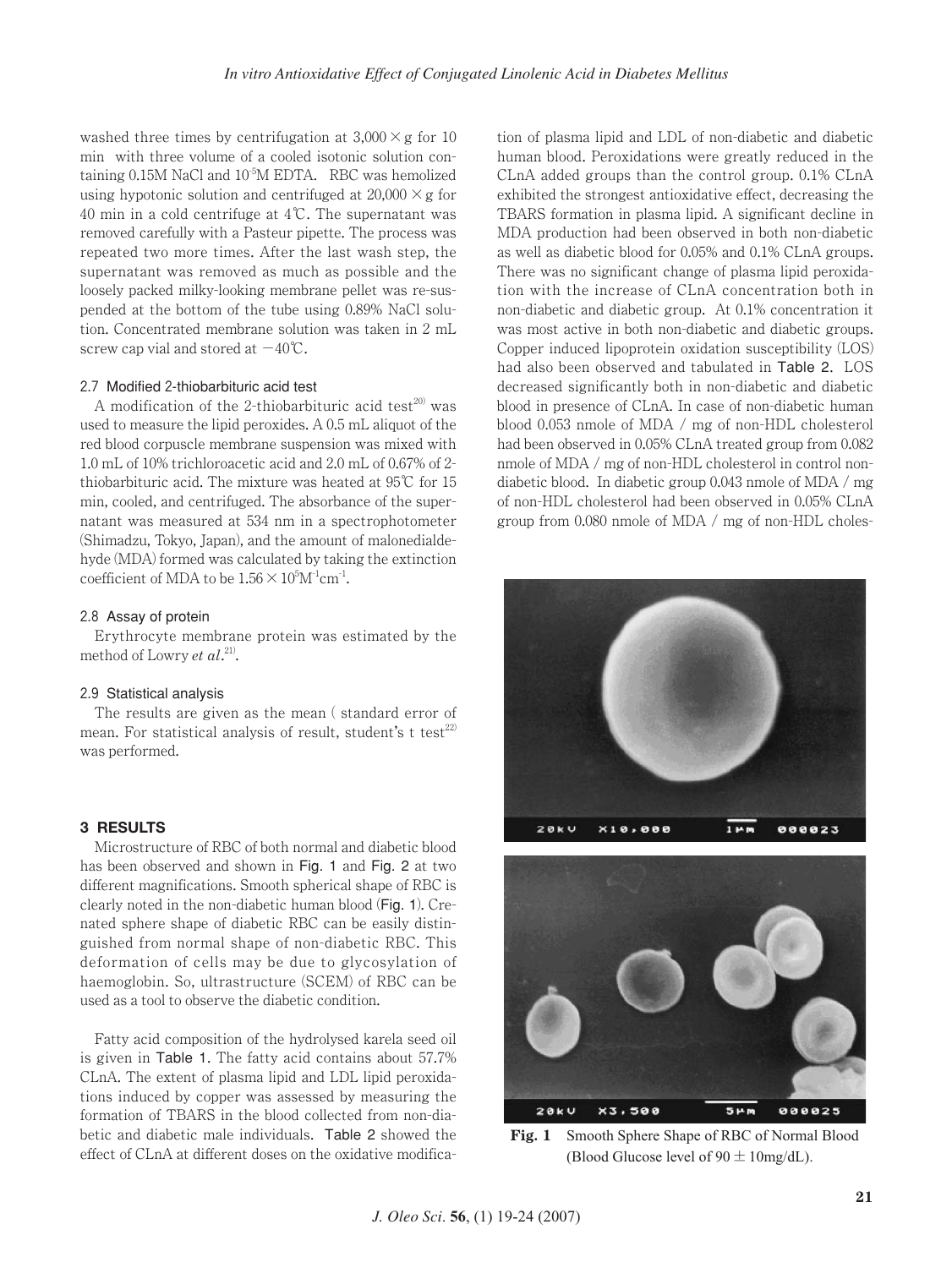

**Fig. 2** Crenated Sphere Shape of RBC of Diabetic Blood (Blood Glucose level of  $200 \pm 20$ mg/dL).

terol of the control group. With the increase of CLnA concentration from 0.05% to 0.1% the LOS formation decreased but it was not significant.

Table 3 showed the erythrocyte membrane (EM) lipid peroxidation of non-diabetic and diabetic human blood.

| <b>Fatty Acids</b>                | $\%$ w/w    |
|-----------------------------------|-------------|
| 16:0                              | 1.4         |
| 18:0<br>18:1                      | 31.5<br>6.2 |
| 18:2                              | 3.2         |
| 18:3 CLnA<br>(9c, 11t, 13t, 18:3) | 57.7        |

**Table 1** Fatty Acid Composition of karela Seed Oil.

The erythrocyte membrane lipid peroxidations were significantly restricted in the experimental groups where CLnA was added at 0.05 and 0.1% level. But there was no significant difference of MDA formation both in diabetic and non-diabetic group with the variation of CLnA concentration.

## **4 DISCUSSION**

Clinical and experimental studies have demonstrated that the oxidative modification of LDL is essential for the development of atherosclerosis<sup>23)</sup>. It is known that dietetic and pharmacological interventions can modify the susceptibility of lipoproteins to oxidation and consequently the progression of atherosclerosis. Plasma lipid, LDL and EM lipids are susceptible to peroxidation. LDL lipid peroxidation and its inhibition by antioxidants are important in the molecular mechanism of atherosclerosis and in identifying foods that may prevent the disease. Glucose auto oxidation, polyol pathway and protein glycation are biochemical pathways associated with hyperglycaemia and toxic superoxide intermediates of type I diabetes mellitus<sup>24)</sup>. This lead to the peroxidation of lipids of plasma, lipoprotein and  $EM^{25}$ . Oxidized lipoproteins lead to the development of atherosclerosis and diabetic vascular complications. EMs also contain

|              | Diabetic and Diabetic Diobu.                             |                              |                                                                              |                                 |
|--------------|----------------------------------------------------------|------------------------------|------------------------------------------------------------------------------|---------------------------------|
| Groups       | Plasma Lipid Peroxidation<br>(nmole of MDA/mL of Plasma) |                              | Lipoprotein Oxidation Susceptibility<br>(LOS)<br>(nmole of MDA/mg of non-HDL |                                 |
|              | Non-Diabetic                                             | Diabetic                     | Cholesterol)<br>Non Diabetic                                                 | Diabetic                        |
| Control      | $10.64 \pm 0.132$ <sup>##</sup>                          | $34.46 \pm 5.38^{\text{*}}$  | $0.082 \pm 0.023$ <sup>#</sup>                                               | $0.080 \pm 0.01$ ##             |
| CLnA (0.05%) | $2.77 \pm 0.56$                                          | $5.48 \pm 1.17$ <sup>#</sup> | $0.053 \pm 0.019$ <sup>#</sup>                                               | $0.043 \pm 0.007^{***}$         |
| CLnA (0.1%)  | $2.04 \pm 0.715^{***}$                                   | $4.9 \pm 0.679^{*}$          | $0.044 \pm 0.001$ <sup>#</sup>                                               | $0.039 \pm 0.006^{ \text{\#H}}$ |

| <b>Table 2</b> Effect of CLnA on <i>In Vitro</i> Plasma and LDL Peroxidation In Non |
|-------------------------------------------------------------------------------------|
| Diabetic and Diabetic Blood.                                                        |

Values are Mean  $\pm$  SEM, n = 6

 $~^{\#}p$  < 0.05,  $~^{\#}p$  < 0.001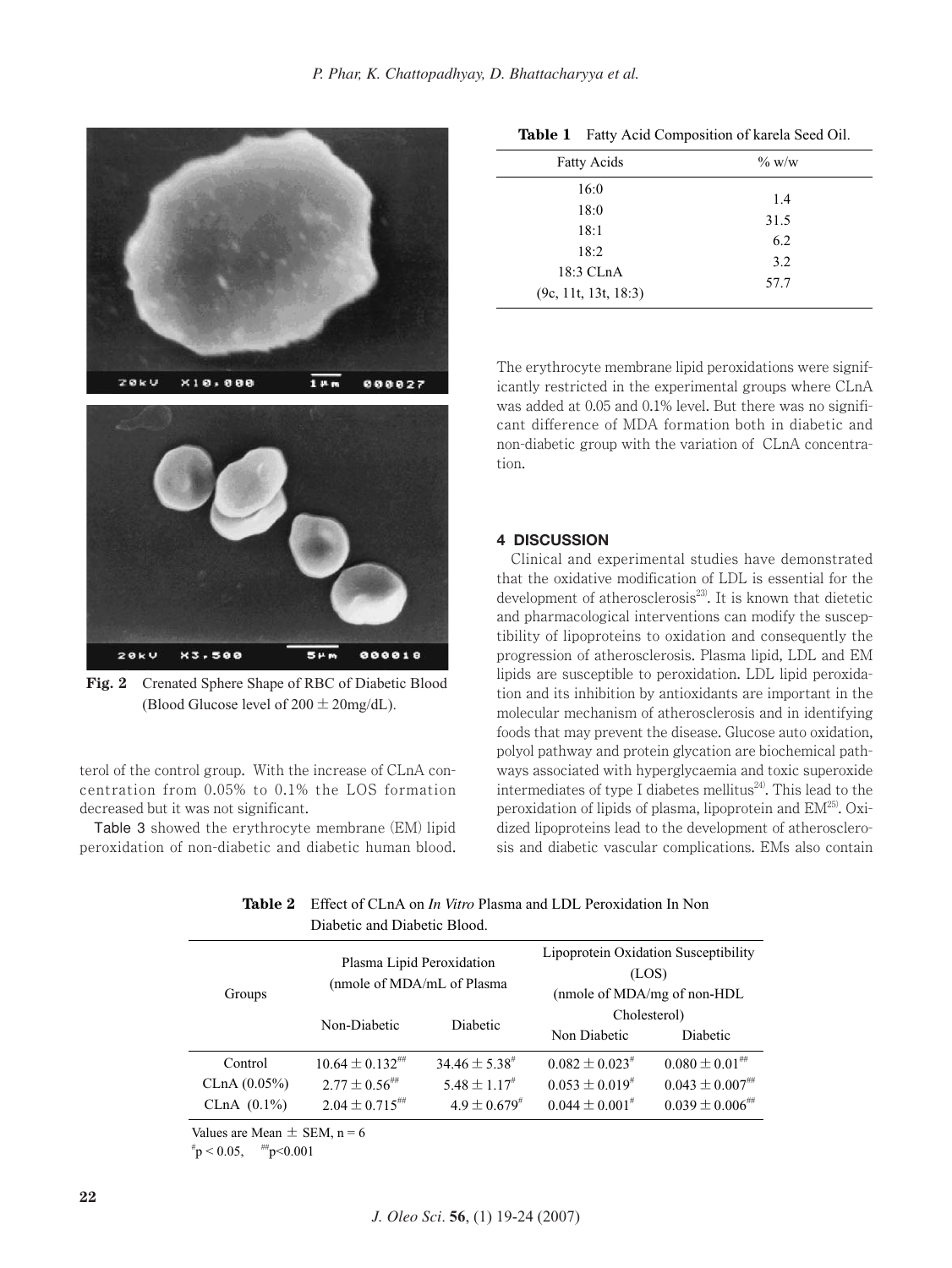|                                         | Membrane Lipid Peroxidation In Non |                                |  |  |
|-----------------------------------------|------------------------------------|--------------------------------|--|--|
|                                         | Diabetic and Diabetic Blood.       |                                |  |  |
| Erythrocyte Membrane Lipid Peroxidation |                                    |                                |  |  |
| Groups                                  |                                    | (nmole of MDA/mg of protein)   |  |  |
|                                         | Non Diabetic                       | Diabetic                       |  |  |
| Control                                 | $4.41 \pm 0.24$ <sup>#</sup>       | $6.91 \pm 0.298$               |  |  |
|                                         |                                    |                                |  |  |
| CLnA (0.05%)                            | $1.69 \pm 0.22$ <sup>#</sup>       | $2.54 \pm 0.383$ <sup>##</sup> |  |  |
| CLnA (0.1%)                             | $1.63 \pm 0.17$ <sup>#</sup>       | $2.36 \pm 0.43$                |  |  |
| $\frac{1}{2}$ = 0.001<br>$\frac{1}{2}$  |                                    |                                |  |  |

| <b>Table 3</b> Effect of CLnA on <i>In Vitro</i> Erythrocyte |  |
|--------------------------------------------------------------|--|
| Membrane Lipid Peroxidation In Non                           |  |
| Diabetic and Diabetic Blood.                                 |  |

Values are Mean  $\pm$  SEM, n = 6, "p < 0.05,  $m < 0.001$ 

high amount of polyunsaturated fatty acids, which are prone to oxidation by free radicals generated in diabetes mellitus. The SCEM study has revealed that the EM is clearly affected in the diabetic mellitus individuals (with uncontrolled diabetes). The erythrocytes are decamped, with rigid membrane structure.

In the present study, overall plasma, LDL and EM obtained from blood of diabetic and non-diabetic individuals were used to investigate the lipid peroxidations and also to elucidate the antioxidative activity of CLnA at two different concentrations. In non-diabetic group the peroxidation produced in plasma, and EM lipid was much less than that produced in diabetic group. Hence in diabetic group 0.1% CLnA was more effective than 0.05% concentration. In non-diabetic group plasma peroxidations are effectively reduced by 0.05%CLnA. Similarly, EM lipid peroxidations were high in diabetic group in comparison to the non-diabetic group. The scavenging action of CLnA was most effective at 0.1% level in diabetic group.

Suzuki *et al.*<sup>26</sup> observed that the oxygen consumption of bitter gourd oil containing CLnA is much faster than the other non conjugated fatty acids. The oxidations products of CLnA are mainly dimmers and polymers, where as hydroperoxides are the common oxidation products of other fatty acids. So the protecting ability of CLnA is mainly due to fast oxygen absorption to form dimmers and polymers. However, the oxidation of CLnA is still not clear and less is known about the effect of the oxidation products of CLnA.

The present study had verified the remarkable ability of CLnA to function as a protective agent against plasma and EM lipid peroxidation when present in a small concentration in human blood. Our *in vivo* experiment<sup>14)</sup> on CLnA had shown that CLnA at 0.05% in the diet reduced the peroxidation levels of plasma, LDL and EM lipid. In alloxan induced diabetes mellitus rats $^{15}$  CLnA at 0.5% level functioned as the more effective antioxidant than 0.15%  $\alpha$ -tocopherol. The *in vivo* results of our previous experiments

clearly supported the *in vitro* results. So presence of CLnA in a very small concentration in the blood stream would be very much effective in reducing the risk of CHD not only in normal conditions but also in diabetic conditions.

# **5 CONCLUSIONS**

Conjugated octadecatrienoic fatty acid (9*cis*, 11*trans*, 13*trans*-18 : 3), a-eleostearic acid acts as effective antioxidants in *in vitro* study. In *in vivo* condition CLnA may possibly function in reducing the risk of coronary heart disease in diabetes mellitus.

# **References**

- 1. Steiner, G. Treating lipid abnormalities in patients with type 2 diabetes mellitus. *Am. J. Cardiol*. 88, 37-40 (2001).
- 2. Aviram, M.; Rosenblat, M. Macrophage -mediated oxidation of extra cellular low density lipoprotein requires an initial binding of the lipoprotein to its receptor. *J. Lipid Res*. 35, 385-398 (1994).
- 3. Fuhrman, B.; Aviram, M. Flavonoids protect LDL from oxidation and attenuate atherosclerosis. *Curr. Opin. Lipidol*. 12, 41-48 (2001).
- 4. Parthasarathy, S.; Printz, D.J.; Boyd, D.; Joy, L.; Steinberg, D. Macrophage oxidation of low density lipoprotein generates a modified form recognized by the scavenger receptor. *Atherosclerosis*. 6, 505-510 (1986).
- 5. Wolff, S.P. Diabetes mellitus and free radicals. *Br. Med. Bul*. *l*. 49, 642-652 (1993).
- 6. Oberley, L.W. Free radicals and diabetes. *Free Radic Biolm Med*. 5, 113-124 (1998).
- 7. Baynes, J.W. Role of oxidative stress in development of complications in diabetes. *Diabetes*. 40, 405-412 (1991).
- 8. Guiugliano, D.; Cericilo, A.; Paaolisso, G. Oxidative stress and diabetic vascular complications. *Diabetes Care*. 19, 257-267 (1996).
- 9. Parthsarathy, S.; Young, S.G.; Witztum, J.L.; Pitman, C.R.; Steinberg, D. Probucol inhibits oxidative modefication of low density lipoprotein. *J. Clin. Invest*. 77, 641-644 (1986).
- 10. Ohaeri, O.C.; Odoja, G.I. Effects of garlic oil acidity and electrolytes in experimental diabetic rats. *Medical Science Research*. 26, 487-488 (1998).
- 11. Anuradha, C.V.; Ravikumar, P. Anti-lipid peroxidative activity of seeds of fenugreek (*Trigonella foenum graecum*). *Medical Science Research*. 26, 487-489 (1999).
- 12. Dhar, P.; Chattopadhyay, K.; Bhattacharyya, D.; Ghosh, S. Antioxidative effect of sesame lignans in diabetes mellitus blood: an *in vitro* study. *J. Oleo Sci*. 54, 39-43